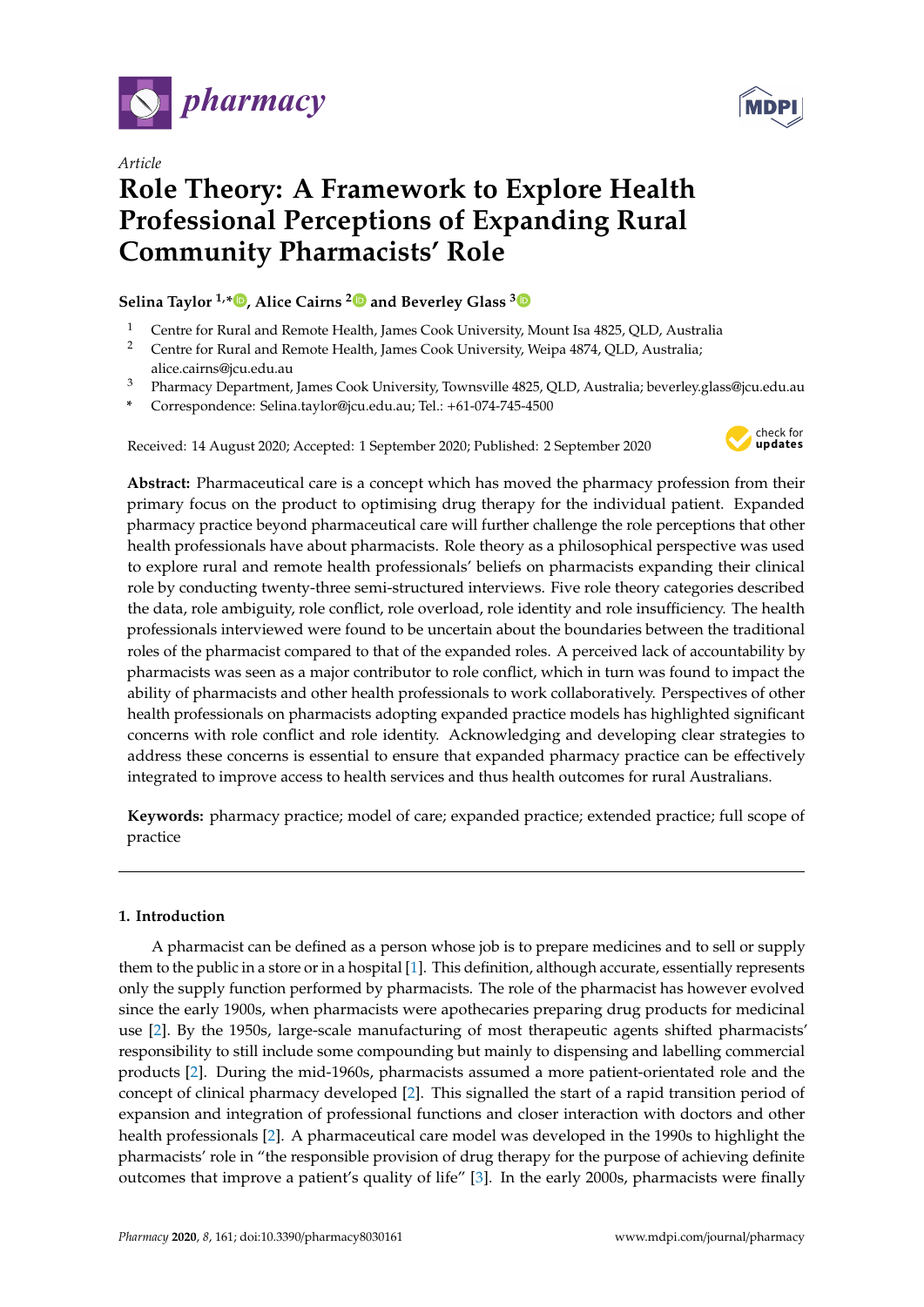recognised as drug experts who would collaborate with patients, doctors and other health professionals to optimize medication management to achieve positive health outcomes [\[2\]](#page-11-1).

Twenty years later, the pharmacy profession has witnessed major developments in health service delivery, especially in metropolitan cities, although these advancements are often not apparent in rural and remote areas [\[4\]](#page-11-3). For those living rurally, complex health profiles, shorter life expectancies, higher rates of disease and injury, and poorer access to and use of health services is accepted as the norm [\[5\]](#page-11-4). Rural community pharmacists have been identified as highly skilled health professionals who are ideally placed to address these shortcomings by providing a variety of expanded services, including disease screening and management, vaccinations and health promotion [\[6\]](#page-11-5). For rural pharmacists working in this challenging environment, their role is often poorly defined with ambiguous boundaries to their recognised scope of practice [\[7\]](#page-11-6).

Pharmacists are now well recognised as medication experts with a primary role of ensuring the safe, effective and judicious supply of medicines [\[8\]](#page-11-7). However, they are increasingly expanding their role by developing skills and knowledge to provide expanded services [\[9\]](#page-11-8). Community pharmacists are becoming more widely accepted in non-dispensing roles in settings including multidisciplinary clinical teams, general practice, aged care and Indigenous Health Services [\[8\]](#page-11-7). As the role of the pharmacist continues to evolve, it is expected that pharmacists will be embedded into all settings where medicines are used or provided in future practice [\[8\]](#page-11-7). Various prescribing models including, adapting a prescription and initiating/managing drug therapy have been implemented internationally [\[2\]](#page-11-1). In addition, rural community pharmacists worldwide have been trialling and providing expanded services, which include point-of-care testing for chronic disease management (e.g., HbA1c/cholesterol/spirometry), infectious diseases (e.g., malaria/HIV), disease screening, immunisation and mental health management [\[10\]](#page-11-9).

This expansion of the role of the pharmacist has resulted in various terms being put forward to describe these new roles, including expanded pharmacy practice, pharmacists' full scope of practice, extended practice and a rural scope of practice for pharmacists, all implying the provision of services in addition to medication management  $[10-14]$  $[10-14]$ . These terms are often used interchangeably and with little clarity surrounding their definition [\[10–](#page-11-9)[14\]](#page-11-10). The terms are distinct from advanced practice which describes an acquired higher level of expertise to achieve a higher performance level [\[13\]](#page-11-11). This highlights a lack of understanding of both the expanded roles and terminology used by pharmacists, other health professionals and the wider community.

#### *Role Theory*

Role theory is defined by Conway as "a collection of concepts and a variety of hypothetical formulations that predict how actors will perform in a given role or under what circumstances certain types of behaviours can be expected" [\[15\]](#page-11-12). Role theory can also serve as a conceptual framework, which can be used to relate the properties of an organisation or an individual [\[16\]](#page-11-13). A description of behaviours, characteristics, norms and values of a person or position in the context of role theory can provide a valuable framework to examine role perceptions [\[17\]](#page-12-0). This makes role theory ideal to provide a conceptual framework to explore the perceptions of the role of the pharmacist in expanded practice.

The aim of this study is therefore to explore rural and remote health professionals' (doctors, nurses and allied health) beliefs of rural community pharmacists' role in expanded pharmacy practice.

#### **2. Data and Methods**

#### *2.1. Study Design*

An ethnographic lens of rural culture was applied to this descriptive qualitative study [\[18\]](#page-12-1). Rural health professionals were interviewed using an in-depth semi-structured interview process.

#### *2.2. Participants, Setting and Recruitment*

During July–September 2019, rural Australian health professionals were invited through various rural health networks after completing a questionnaire to nominate to be interviewed [\[19\]](#page-12-2). To be eligible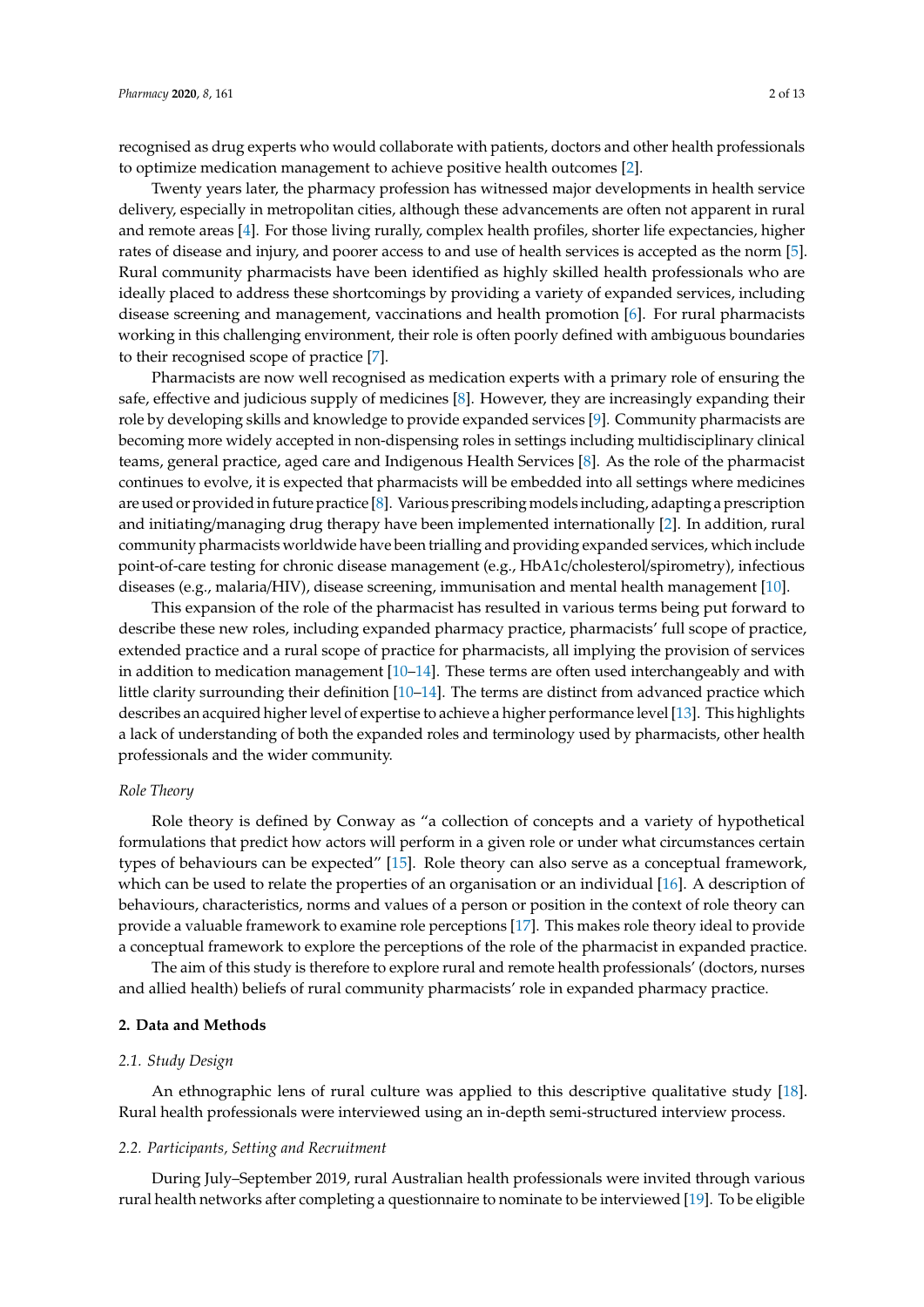for inclusion in the study, these health professionals needed to be working in a rural or remote location as defined by the geographical classification system Modified Monash Model [\[20\]](#page-12-3), i.e., working in large, medium and small rural towns (MM3-5) or remote and very remote communities (MM6-7) [\[20\]](#page-12-3).

#### *2.3. Procedure and Semi-Structured Interview*

All health professionals who expressed interest in participating in an interview were contacted by email; provided with an information sheet; and if agreeable to the interview, returned written informed consent. Interviews were audio recorded and de-identified in the transcription process. Demographic data including age, gender, occupation and postcodes were collected. The schedule of interview questions was informed by previous research in the area and review of the literature (Appendix [A\)](#page-10-0).

#### *2.4. Data Analysis*

All interviews were transcribed verbatim, coded and categorized into emerging themes. Objectivity, assumed knowledge and bias were minimized, and five participants were engaged in a member checking process to ensure that their code/theme interpretations were an accurate representation of their voice. After 15 interviews, data saturation was achieved; however, the remaining eight participants who had volunteered to participate were included in the interview and analysis process to ensure that no emergence of new linkages or themes occurred.

The initial conventional content analysis of ten transcripts and field notes resulted in the creation of an initial code list. A coding manual containing the initial codes was then developed, and those codes that were conceptually related were combined into categories using an ethnographic technique of domain analysis [\[18\]](#page-12-1). Analysis was initially performed manually on paper, followed by a refined analysis, with the assistance of software program NVivo 12 [\[21\]](#page-12-4), using a hybrid approach of inductive and deductive coding [\[22\]](#page-12-5).

<span id="page-2-0"></span>A simplified role theory framework derived from Hardy and Conway 1988 has been applied to the analysis [\[23\]](#page-12-6). The framework describes role constructs that are related to a role episode (cycle of role sending, a response by the focal person and the effects of that response on the role senders) [\[16\]](#page-11-13). Five role constructs derived from Hardy and Conway 1988 were found in the analysis and termed as themes (Table [1\)](#page-2-0) [\[23\]](#page-12-6).

| <b>Participant Characteristics</b>     | Number $(\%)$ |  |
|----------------------------------------|---------------|--|
| Age                                    |               |  |
| <25 years                              | 2(9%)         |  |
| $25-45$ years                          | 12(52%)       |  |
| $46+$ years                            | 9(39%)        |  |
| Gender                                 |               |  |
| Female                                 | 18 (78%)      |  |
| Male                                   | 5(22%)        |  |
| Occupation                             |               |  |
| Doctor                                 | 8(35%)        |  |
| Nurse                                  | 4(17%)        |  |
| Allied Health                          | 11 (48%)      |  |
| <b>MMM</b> Categories                  |               |  |
| MM3/4/5—Large/Medium/Large Rural Towns | 5(21%)        |  |
| MM6-Remote Communities                 | $16(70\%)$    |  |
| MM7-Very Remote Communities            | 2(9%)         |  |

**Table 1.** Demographic data for participants  $(N = 23)$ .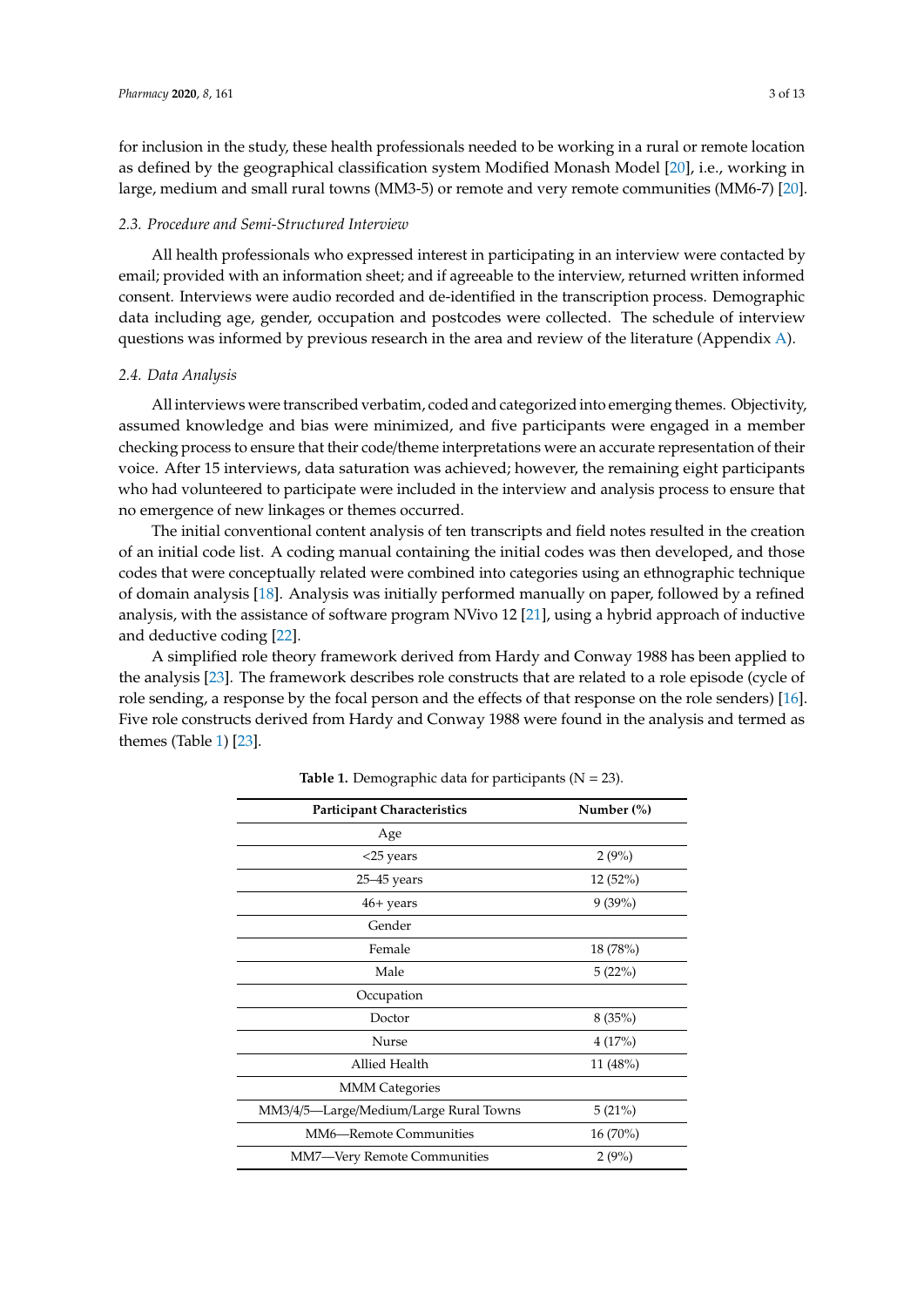#### *2.5. Ethics Approval*

James Cook University Human Research Ethics Committee granted ethical approval (H7845).

#### **3. Results**

Twenty-three interviews were conducted face-to-face (7), via video conference (2) and via telephone (14). The interview duration ranged from 17 to 50 min, with an average duration of 29 min.

The health professionals interviewed were located in Queensland (17), New South Wales (1), Victoria (2), Northern Territory (1) and South Australia (2). They included doctors ( $n = 8$ ) specialising in general practice (7), emergency retrieval (2), women's health, Indigenous health, and mental health and nurses (n = 4) specialising in midwifery (3), chronic disease, remote practice, and emergency retrieval and allied health ( $n = 11$ ) including occupational therapy (2), physiotherapy (2), speech pathology (2), exercise physiology (2), public health nutrition, podiatry and Indigenous health. The mean age was 42.3 years (SD = 13), with an age range from 23–59 years. The demographic data are summarised in Table [1.](#page-2-0) Direct quotations are numbered (PX-) with each health professional's primary occupation provided.

Participants were initially asked to describe the major health concerns for their rural community. Mental health; diabetes; and cardiovascular, renal and respiratory disease were the most prevalent health concerns described with infectious diseases including dermatological conditions, otitis media, rheumatic heart disease and bronchectisis reported as common for very remote communities.

*"Chronic disease is a huge concern; being isolated from specialists is a huge health concern. We have experienced mental health concerns with drought, floods and purely isolation as well." (P8—Podiatrist)*

Participants were also asked if there is a need for community pharmacies to provide expanded services to address gaps in health service delivery. Responses for this comment varied with some participants describing well-serviced communities without the need for pharmacies to expand service delivery and those who described very limited access to health services and the potential expectation that pharmacies could address many gaps in health service delivery.

*"I think it's a great idea. In rural and remote areas, we don't have enough skills; we don't have the people available so I think that any one of us that is a health professional with a little bit of a broadened scope of practice does help out the clients but also the other health professionals within the area." (P8—Podiatrist)*

Health professional perspectives of the expanded role of the pharmacist are influenced by political context, professional experiences and personal interactions with the pharmacy profession. Five major themes based on the role theory framework described the perspectives of the health professionals. Table [2](#page-4-0) provides definitions of the role constructs and examples from the data [\[23\]](#page-12-6).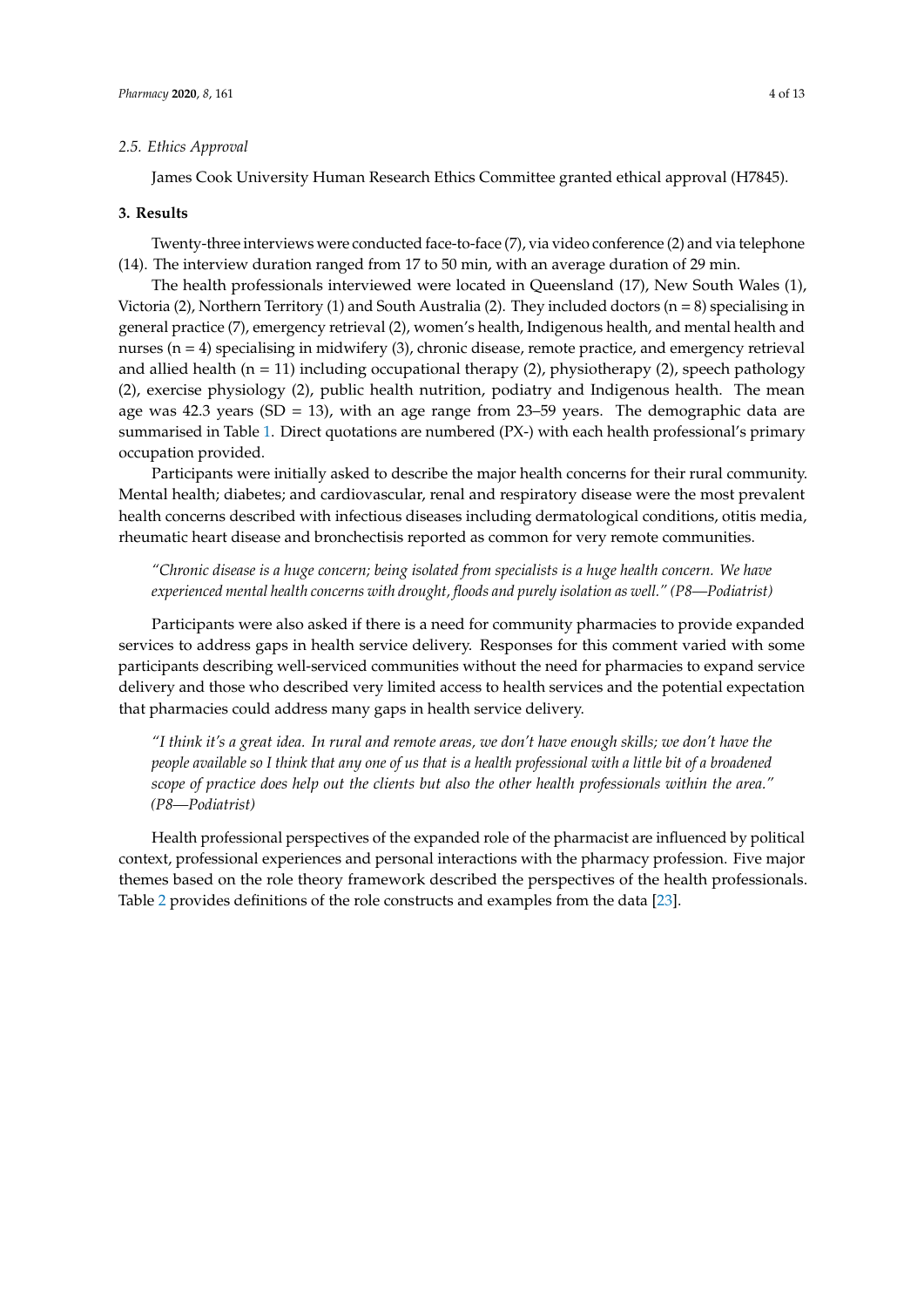<span id="page-4-0"></span>

| <b>Role Construct</b> | Definition                                                                                                                                                                                        | Example                                                                                                                                                                                                                                                                                                                            |
|-----------------------|---------------------------------------------------------------------------------------------------------------------------------------------------------------------------------------------------|------------------------------------------------------------------------------------------------------------------------------------------------------------------------------------------------------------------------------------------------------------------------------------------------------------------------------------|
| Role ambiguity        | Disagreement on the role expectation associated with a<br>lack of clarity of those expectations                                                                                                   | "A lot of the time, we just don't know who to go to or who to refer to, and that's both from<br>the health professionals and a pharmacist: just not having a sound understanding of who<br>provides what service."<br>(P2-Occupational Therapist)                                                                                  |
| Role conflict         | The focal person perceives existing role expectations as<br>being contradictory or mutually exclusive                                                                                             | "Pharmacists want to sell something to make money, and when they're going to be<br>providing the diagnostic and other services, then the incentive is going to be overwhelming."<br>(P5—General Practitioner)                                                                                                                      |
| Role overload         | Inadequate resources relative to the possibility of<br>excessive demands                                                                                                                          | "Time, not having enough time to do all of those things because you are busy doing other<br>things  You would have to really try and figure out your niche and what you wanted to<br>do or provide, then focus on that level rather than broadening your scope the whole way."<br>(P8-Integrated Allied Health Manager-Podiatrist) |
| Role identity         | The individual's interpretation of role expectation, that<br>is, position-specific norms identifying the attitudes,<br>behaviours and cognitions required and anticipated for<br>a role occupant. | "When you are doing lots of different things, you're like, 'Hang on a minute, how does this<br>even relate to you?' You need to have that capacity to bring it back to some core set of<br>beliefs and structure around your professional identity."<br>(P15-Occupational Therapist)                                               |
| Role insufficiency    | Disparity in fulfilling role expectations, obligations or<br>goals as perceived by self or significant others                                                                                     | "I've been to the chemist and never have seen the pharmacist. Some girl comes out and just<br>gives you the pills. You know, where's that comprehensive consult, or discussion about new<br>medication? It's not there."<br>(P17—General Practitioner)                                                                             |

**Table 2.** Definition of role constructs and Examples [\[22\]](#page-12-7).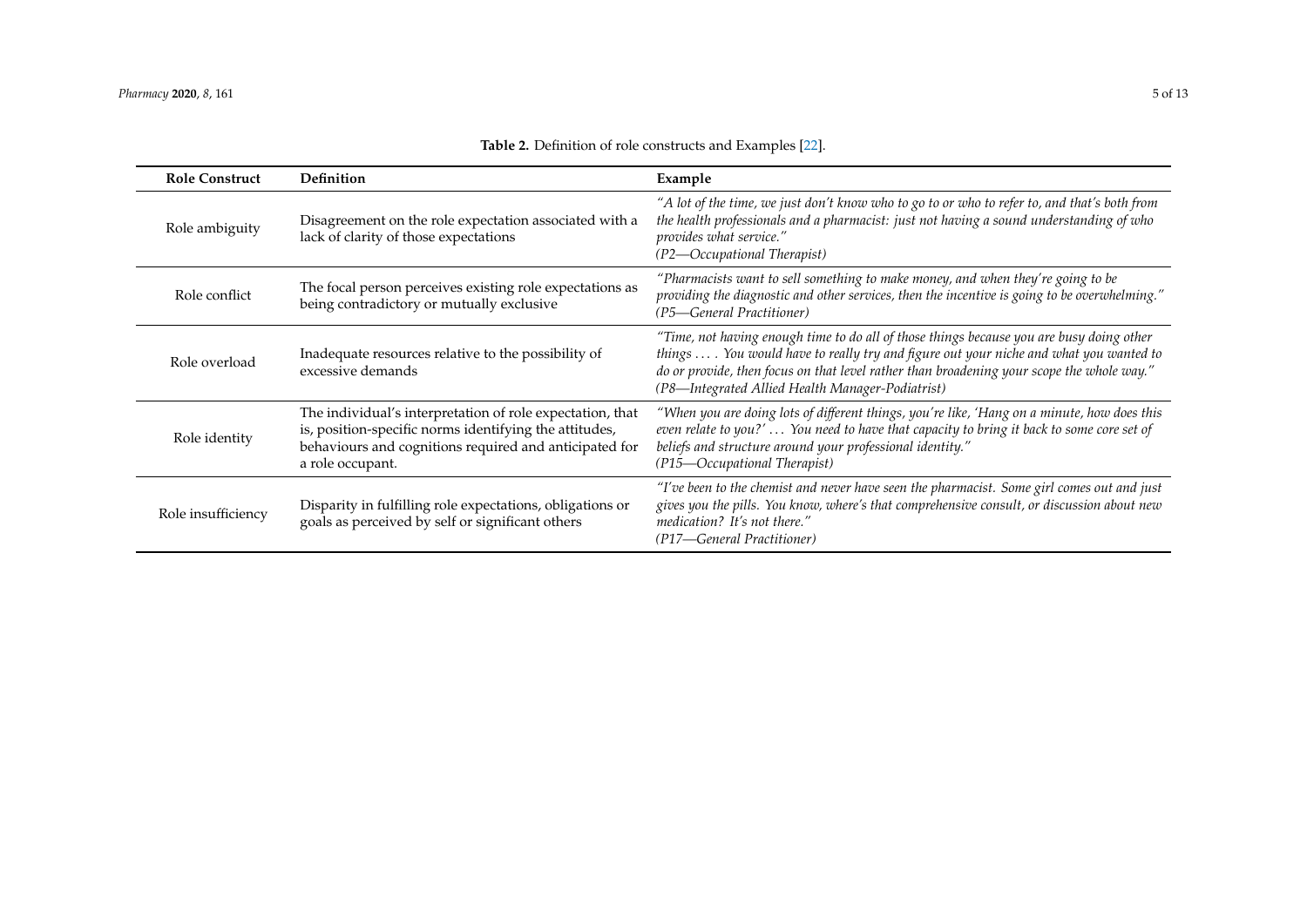#### *3.1. Role Ambiguity*

Allied health participants described various levels of uncertainty about a pharmacist's role compared to doctors who felt they had a better understanding of the pharmacist's traditional role. Inadequate knowledge about pharmacist training and even what tasks were considered standard practice for a pharmacist was commonly reported.

*"It would be a benefit for services like remote nurses to understand what is in the pharmacy scope of practice and what you can o*ff*er. I don't really know* . . . *. I just make ad hoc use of what I can, but I don't really know what you can actually o*ff*er and do." (P7—Remote Nurse Practitioner)*

This lack of clarity was also found for pharmacists' understanding of other health professionals.

*"Having a chat [with] our local pharmacist about what it is that we do, she was like, 'Wow, I didn't realise how broad it was,' and that's really important for us to know because, quite often, pharmacists are the front base in terms of medicine and access to healthcare that clients go to, and for her to advocate who she needs to see for whatever it is they are presenting with is important. The pharmacist here seems to have a limited understanding of what the services are." (P2—Occupational Therapist)*

The notion that the pharmacy profession operates independently of the medical and allied health groups was also noted. Some participants suggested expanded practice may better incorporate the pharmacy profession.

*"Pharmacy has sort of sat in that awkward middle ground: Are you medical? Are you with the psychologists that don't fit either? Are you actually allied health? Where do you fit in allied health? I think you've always been sort of floating. Doing the expanded services is either going to drag you more into the medical field with the nurses or more towards allied health. You might get adopted somewhere." (P3—Physiotherapist)*

# *3.2. Role Conflict*

Professional conflict between doctors and pharmacists was most frequently described, and the expectation that pharmacists would be taking business away from other health providers by providing expanded services was also discussed. However, it was recognised that, for some expanded services, information and education is freely available and often not of high quality, and consequently, evidence-based pharmacy services would be an improvement on what is currently provided.

*"The other barrier would be the other health professionals in the area: the doctors might be saying 'You're taking bread from my table, or you're not qualified to provide that service and those sorts of issues', but I think that depends on the services within the town. If the town is strapped for services, anyone with a bit of health knowledge is good* . . . *. People are getting dietary advice from their next-door neighbours, and that doesn't put the dieticians out of business." (P6—General Practitioner)*

Concerns were raised about community pharmacists not being able to separate their business role from their professional services role. Expectation that pharmacists would not be able to provide an entirely professional service due to selling of high sugar foods and products with no evidence-base in conjunction with evidence-based pharmaceuticals was described.

*"Pharmacists could even change some of the things they have in their shops. They dabble in a bit of Darrell Lea [chocolate] stands, placement of that's really important if it's not near the counter. They definitely could influence what people are buying." (P1—Public Health Nutritionist)*

In contrast, there was recognition that pharmacists are already providing a professional service from within retail pharmacies.

*"Sometimes, it's hard to be the recommender and the provider of a particular treatment* . . . *. The conflict of interest would be an interesting thing for pharmacists. But I suppose for pharmacies, people are*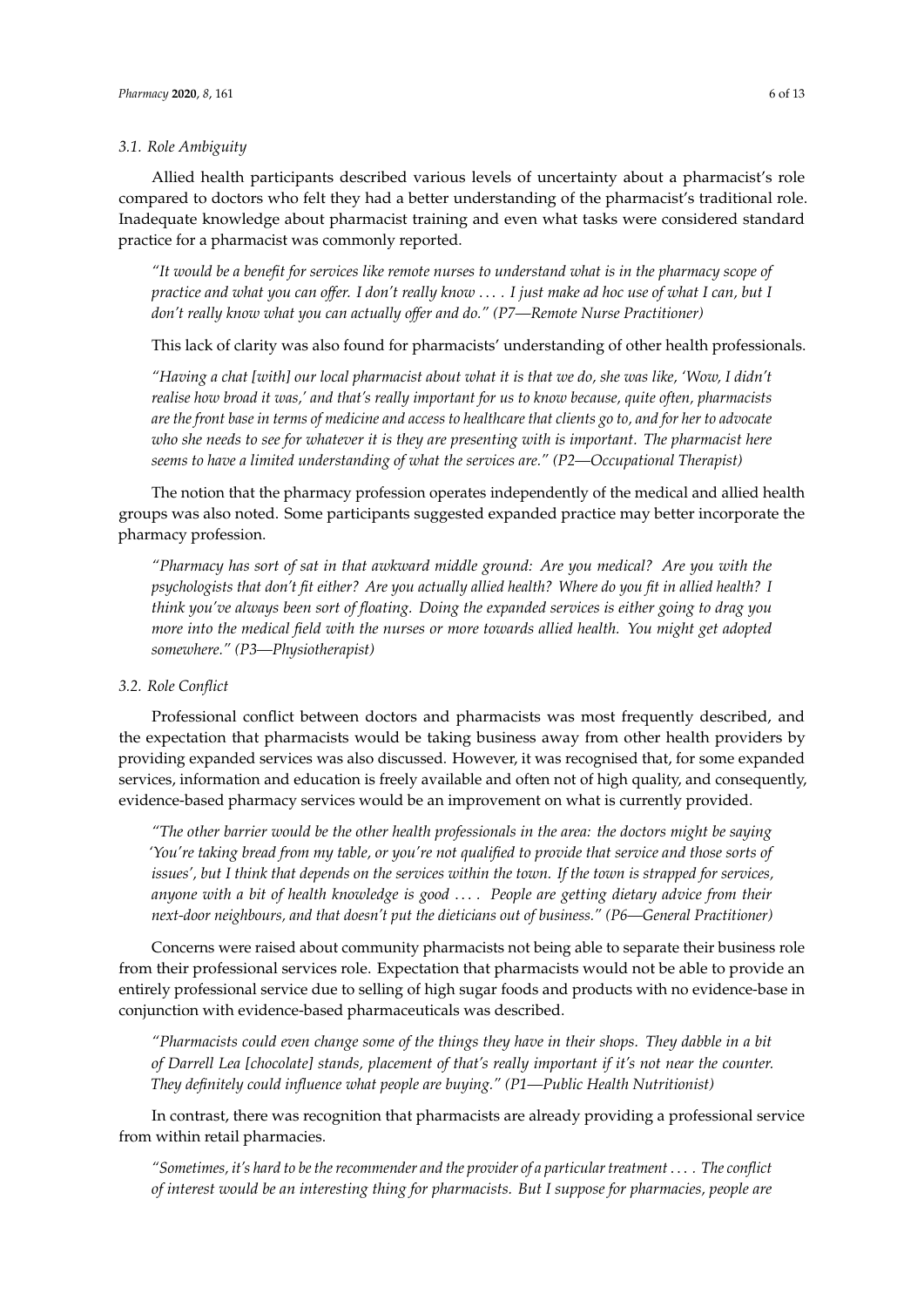*always coming in saying they want something for something and pharmacists are always recommending things from their shelves." (P6—General Practitioner)*

General practitioners also raised issues about pharmacists adopting a prescribing role with concern about the extent of training required to prescribe appropriately and quality control processes needed for safe prescribing.

*"I don't know how long pharmacists are going to expect to do extra training for. It's certainly not going to be years unless they all change their profession. So, that's my issue with prescribing, is that we have to know what we're prescribing for." (P5—General Practitioner)*

*"If [pharmacists] are doing the prescribing, whose checking on them to make sure they are getting it right?" (P10—General Practitioner)*

Many other health professionals were supportive of expanding the scope of practice but agreed that structure and collaboration were needed to ensure clarity and acceptance about pharmacists' expanded role.

*"Have a conversation and collaborate, approach it cooperatively and have a partnership particularly with the GPs (general practitioners). We have been good buddies for a long time back. That sort of partnership can work really well." (P6—General Practitioner)*

Comments were made about other professions including nurses who have adopted expanded practice and the issues they face with role conflict. Other health professionals, particularly doctors, were reported to be defensive about nurses and nurse practitioners expanding into their professional practice areas, and the issues that can arise for this role conflict were expected to be experienced by pharmacists.

*"'You're encroaching!' might come from the medical side. I know as nurses we do get that from certain avenues if they think that we are stealing their work." (P19—Registered Nurse)*

*"There will be things to manage about push back from other disciplines and other areas because people in health do get very protective of their patch." (P7—Remote Nurse Practitioner*/*Midwife)*

In response, it was proposed that practitioners who might be resistant to expanded services and who are not working remotely need to re-evaluate who they expect to provide the health service role if they themselves are not willing to work in small communities.

*"If they are really worried about it treading on their toes, why aren't they out in community doing more? Why aren't they going to the people? What's their reason for not coming to the people? That's where the problem is out there. People don't want to come to them. They don't want to leave their home. They have to cater for them at some point, you know, go to the communities to work." (P22—Indigenous Health Worker)* (Context: doctor resistance)

## *3.3. Role Overload*

Participants expressed concern about overload and that the pharmacist would be stretched too thin to be able to provide quality service. Inadequate resources including a shortage of pharmacists' time and the lack of availability of pharmacists in the rural workforce was also noted.

*"Can I expect someone to step into that role and be like, 'Yeah, let's give this a go,' when you're expanding your practice in many di*ff*erent areas at the same time, while you're trying to learn everything at once? How can you learn everything very well if you're putting that much pressure on yourself?" (P3—Physiotherapist)*

Some doctors saw the usual role of the pharmacist as sufficient and, thus, felt expanded practice was an unnecessary burden for the pharmacist.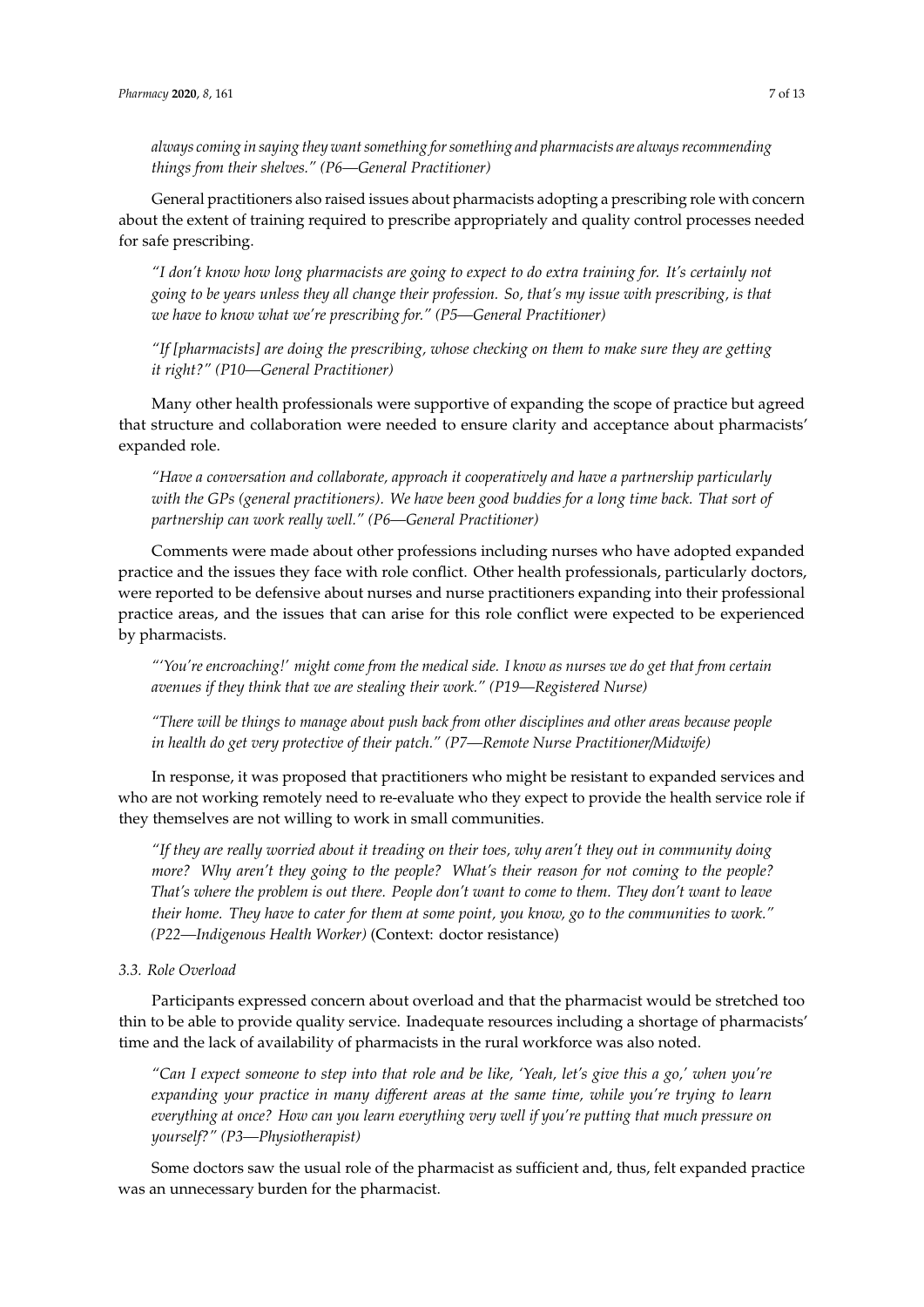*"The pharmacist role is enough by itself without training for expanded practice." (P5—General Practitioner)*

It was also suggested that an extension of the pharmacist role may be detrimental to the rural pharmacy workforce in that the expected overload would deter pharmacists from rural practice.

*"They burn out and they don't want to be a pharmacist anymore, and they go back to the city and do something else." (P15—Occupational Therapist)*

#### *3.4. Role Identity*

The importance of role identity was discussed by participants describing the value in pharmacists reflecting on what their core business is and how expanded practice models may detract from this core business.

*"You would need to be really careful about how you define expanded practice and how you link that to what pharmacy is and what pharmacists do. What it's all about? What does it mean? Why am I a pharmacist if I am doing what a nurse is doing? Particularly for newer graduates, lack of professional direction, you can diversify so much that you take away from what is core ..." (P15—Occupational Therapist)*

An individual approach to expanding the pharmacist's role was also discussed in the context of each pharmacist having a different level of training, experience and interest in providing expanded practice based on their experience within their rural community.

*"It is very pharmacist dependent because it is based on the extra skills that they may not have learnt, so that's the good thing about remote pharmacists compared to city pharmacists." (P4—Emergency Retrieval Doctor)*

Consideration of a specific title or accreditation for pharmacists who are trained to provide expanded services was suggested to aid recognition by other health professionals and the community. Similarly, a separation of community pharmacists from those providing professional clinical services was suggested.

*"There should be two sorts of pharmacists: those that are paid a salary, work remote and go by the evidence, and they need to be separated from retail people who have a pharmacy degree and sell rubbish to patients who can't a*ff*ord it." (P4—Emergency Retrieval Doctor)*

#### *3.5. Role Insu*ffi*ciency*

Participants expressed concern about pharmacists not managing to undertake their usual medication management tasks effectively and, consequently, not being able to assume an expanded practice role. It was also noted that pharmacists have various skills related to medication management that are not being used effectively.

*"It's a shame because we are not using pharmacists enough in the role that they have got." (P13—General Practitioner)*

Other health professionals including allied health and nurses were suggested as more suitable to perform an expanded role.

*"I don't think pharmacists can step into that role. If anyone can step into that role, it should be a nurse practitioner." (P9—General Practitioner)*

In contrast, some participants felt the skills required to provide some expanded services included, for example, patient counselling that pharmacists are already well trained to provide, therefore not requiring further education.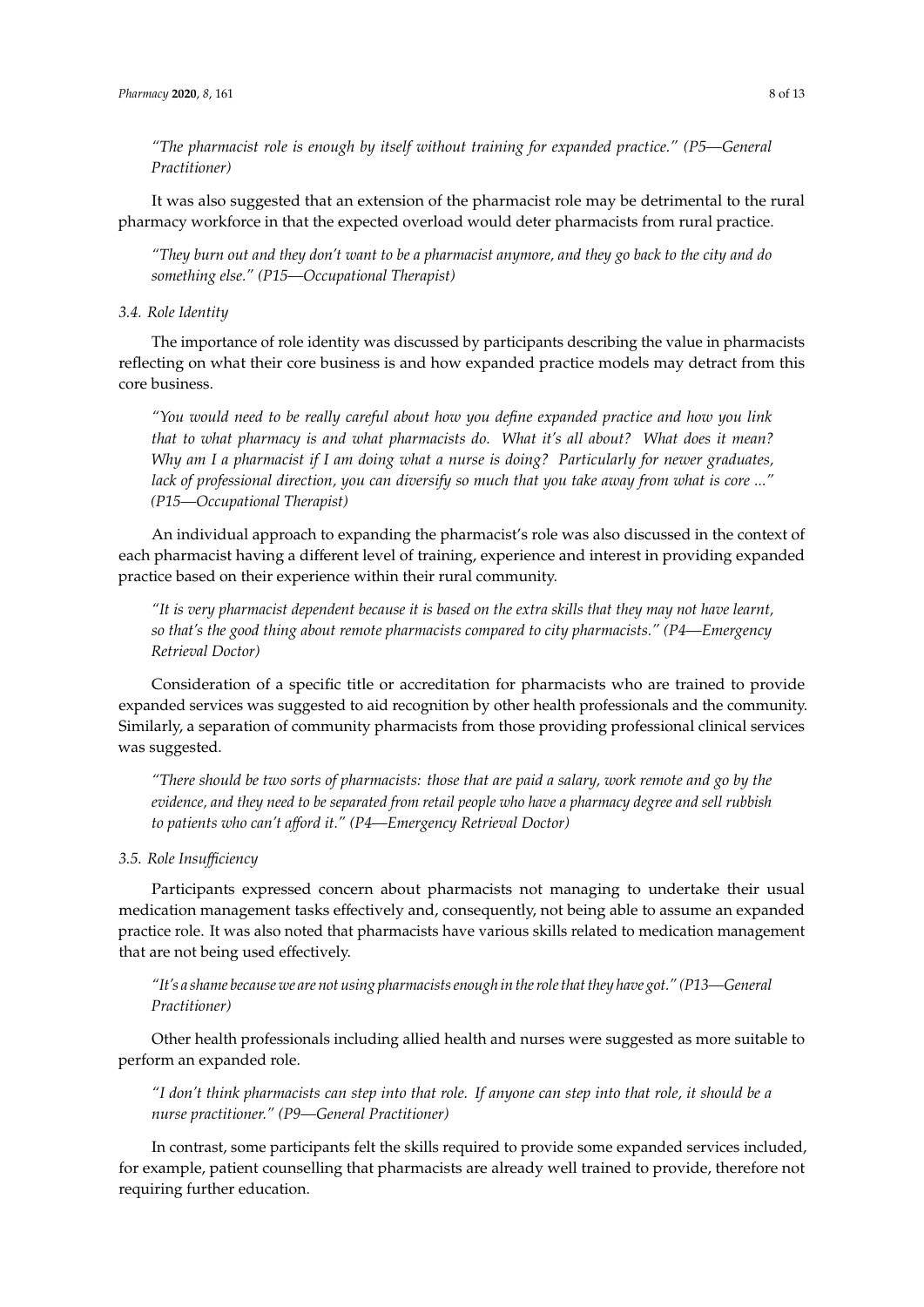In addition, although it was recognised that pharmacists may not currently have the skills required to provide expanded services, with appropriate training, they may be upskilled to be competent to practice within an expanded scope.

*"Irrespective of your background, you need to be trained to do that. A doctor wouldn't do a hearing test unless they were trained to do it, so if they do the same training as everyone else, I would have no problem with pharmacists doing it." (P4—General Practitioner—Emergency Retrieval)*

A solution to the anticipated role insufficiency is adopting a collaborative and integrated approach, whereby pharmacists would perform expanded roles within a multidisciplinary team. It is expected that a collaborative model would raise the profile of the pharmacy profession and increase the acceptance of expanded pharmacy practice.

*"It might actually help if they built their structures to actually link in more broadly with the other health services to link and to raise awareness of the role of how the pharmacist can help." (P7—Remote Nurse Practitioner)*

#### **4. Discussion**

Appreciating the dynamics and interactions of key individuals in expanded models of care is important in developing frameworks, roles and scope of practice [\[17\]](#page-12-0). The necessity to set new practice standards and to establish cooperative relationships with other healthcare professionals is not new for pharmacy and was identified in 1990 by Hepler and Strand with the introduction of "pharmaceutical care" [\[3\]](#page-11-2).

Rural pharmacists in Australia are widely recognised as the most accessible healthcare provider with the potential to deliver a much greater role in the health system [\[8\]](#page-11-7). This is common across many countries including Canada and New Zealand that share similar rural issues including a lack of access to health professionals working across vast distances and the consequent emergence of health professionals working to their full scope of practice [\[10\]](#page-11-9). The development of expanded services provided by rural pharmacists internationally is demonstrating small but positive impacts on health outcomes in rural and remote communities [\[10](#page-11-9)[,14\]](#page-11-10).

Pharmacists' traditional role has been predominately to dispense medicines coupled with clinical review of prescriptions, labelling and professional activities such as medicine counselling to that ensure medicines are used safely and effectively [\[8\]](#page-11-7). As the scope of the pharmacist continues to evolve, it is important to understand the role theory that underpins other health professionals' perspectives of an expanded role for rural community pharmacists.

A lack of understanding of health professionals' roles and competencies has been recognised as a major barrier to effective interprofessional collaboration in primary healthcare provision [\[24\]](#page-12-8). This role ambiguity is also closely tied to role identity, which is highly subjective and based on an individual's (pharmacist's) interpretation of role expectation [\[17\]](#page-12-0). Both role ambiguity and identity were frequently identified in this study, with many participants being unsure of the boundary between pharmacists' standard role compared to what would be considered an expanded role and how this expansion of practice would affect the pharmacist's professional identity. Some participants were also uncertain of pharmacists' standard role, and this highlighted the lack of integration of the pharmacist in collaborative care. The lack of clarity about projected roles and expectations, indicative of role ambiguity [\[17\]](#page-12-0), is also an issue for pharmacists internationally and particular Australia, which has not yet developed a clear framework for expanded practice and consequently terms including extended, expanded and advanced are often used interchangeably, affording confusion [\[13\]](#page-11-11). This is despite peak professional pharmacy bodies in calling for a formal and system-wide recognition of advanced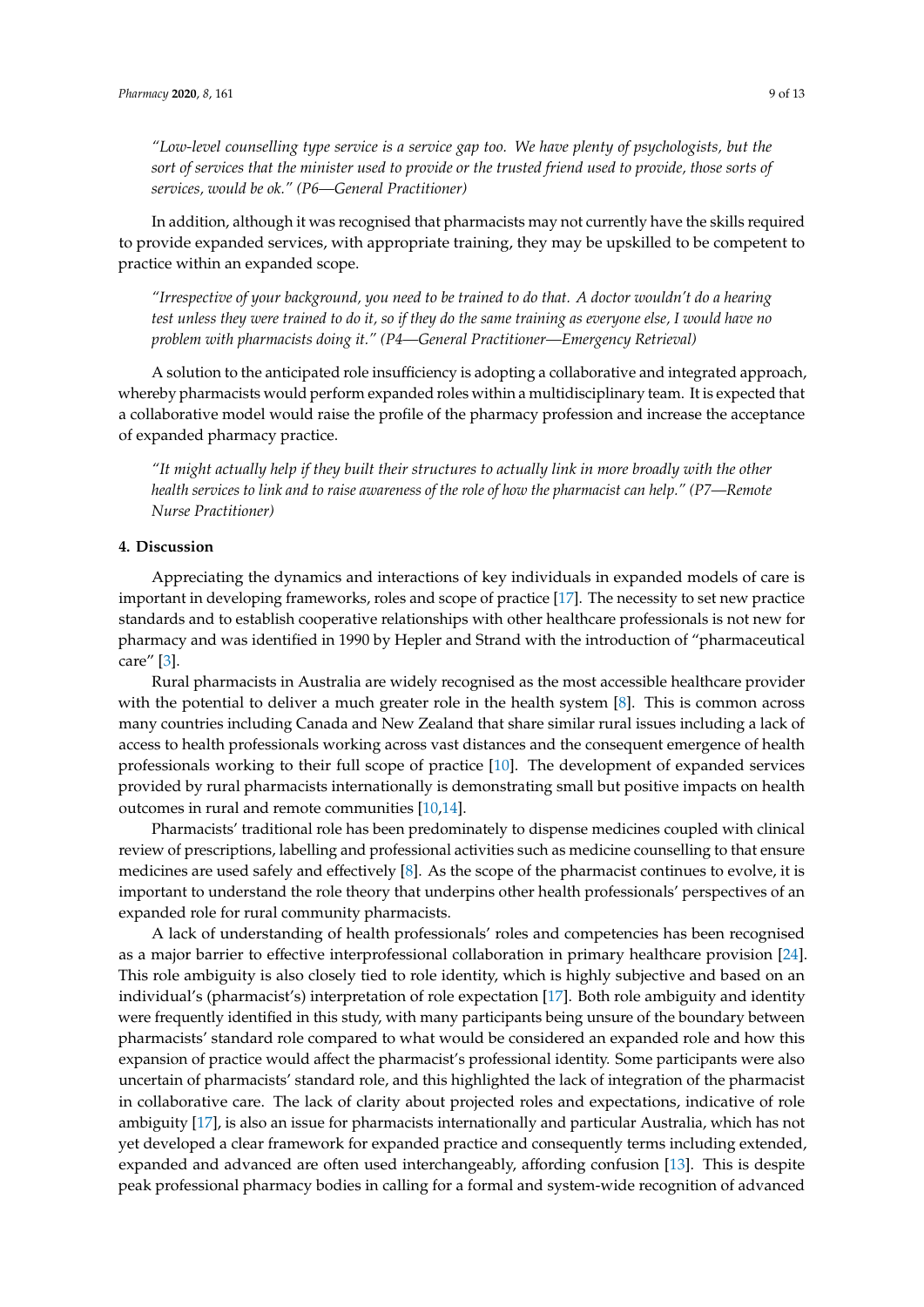levels of practice and better support for expanded roles in isolated practice settings by 2023 [\[25\]](#page-12-9). Role ambiguity is thus detrimental to the advancement of the pharmacy profession and its ability to collaborate with other professionals. An approach to expanding pharmacy practice, where role identity and role ambiguity is addressed from the outset, would greatly assist pharmacists and other health professionals in connecting with and understanding pharmacists' professional identity and thus in improving professional practice and collaboration. Consequently, it is recommended that pharmacy associations both within Australia and internationally develop a clear and concise definition of expanded practice that can be understood by all contributors to healthcare and the community.

Role conflict can occur when role occupants who have specific role expectations or certain behaviours associated with them are combined but incompatible [\[17\]](#page-12-0). Consequently, one person or group is unable to meet the expectation of another [\[17\]](#page-12-0). Nursing participants described instances where they regularly experienced role conflict with other health professionals, particularly the medical profession, with respect to their expanded scope of practice, and therefore, it is likely that pharmacists would experience similar tension. This was demonstrated in this study by a lack of support from GPs for pharmacists to undertake prescribing roles due to inexperience and limited training. In addition, concerns about pharmacists separating their retail businesses from professional practice were raised by some participants. These contributing factors to role conflict align with role boundary issues, scope of practice and accountability [\[26\]](#page-12-10). Doctors have also described concerns about accountability of the pharmacy profession, describing themselves as being ultimately accountable for patient care [\[26\]](#page-12-10). This notion was not shared by other professionals when exploring interprofessional conflict [\[26\]](#page-12-10), with non-GP health professionals seeing themselves as each being accountable for their own work [\[26\]](#page-12-10). Any new professional practice model will be required to have a clear delineation of accountability and an expanded scope of practice for the pharmacist is no different.

Pharmacists have themselves raised concerns about their ability to fulfil role expectations in relation to expanded practice. Role insufficiency issues including touching patients, administering injections, making decisions and taking responsibility for decision making were discussed as challenges to providing expanded practice [\[27\]](#page-12-11). The question of "what is a pharmacist" and concern about readiness and ability to assume expanded practice tasks in Canada were identified, and this provides insight into whether pharmacists feel they have the skills and knowledge to expand practice [\[27\]](#page-12-11). In Australia, rural pharmacists do not appear to share the same concern. Evidence from a national study found that 91% of rural and remote pharmacists surveyed felt they had the skills and knowledge to implement expanded practice [\[28\]](#page-12-12). Regardless of pharmacists' general feeling of competency, any expansion of practice should consider the availability of training to support pharmacists to ensure the provision of quality care for consumers. This notion has been cemented by a review of the literature reporting that pharmacists exhibit attitudes and attributes which favour their involvement in a wide range of healthcare services including expanded practice [\[25\]](#page-12-9). Ongoing systemic change is however required to facilitate system-wide extensions of pharmacists' scope of practice [\[25\]](#page-12-9).

Role overload can occur in rural and remote healthcare workers when the demands of a particular role exceed the individual person's capacity to perform that role [\[17\]](#page-12-0). This lack of capacity is usually due to limitations in time, skill level and education or to complexity of the task [\[17\]](#page-12-0). Participants in this study described role overload as likely to occur in expanded practice for rural pharmacists due to limited staff and time available in an already highly occupied professional group. This concern was also shared by rural pharmacists in a study that identified barriers to expanded practice including time and space in addition to the longstanding concern of rural pharmacist workforce shortage [\[28\]](#page-12-12). Internationally, Canadian pharmacists expressed a desire for detailed instructions in terms of how to implement an expanded scope of practice, and this may reduce the impact of role overload [\[29\]](#page-12-13). This raises an important consideration for the feasibility of an expanded role for rural pharmacists in light of current rural workforce shortages.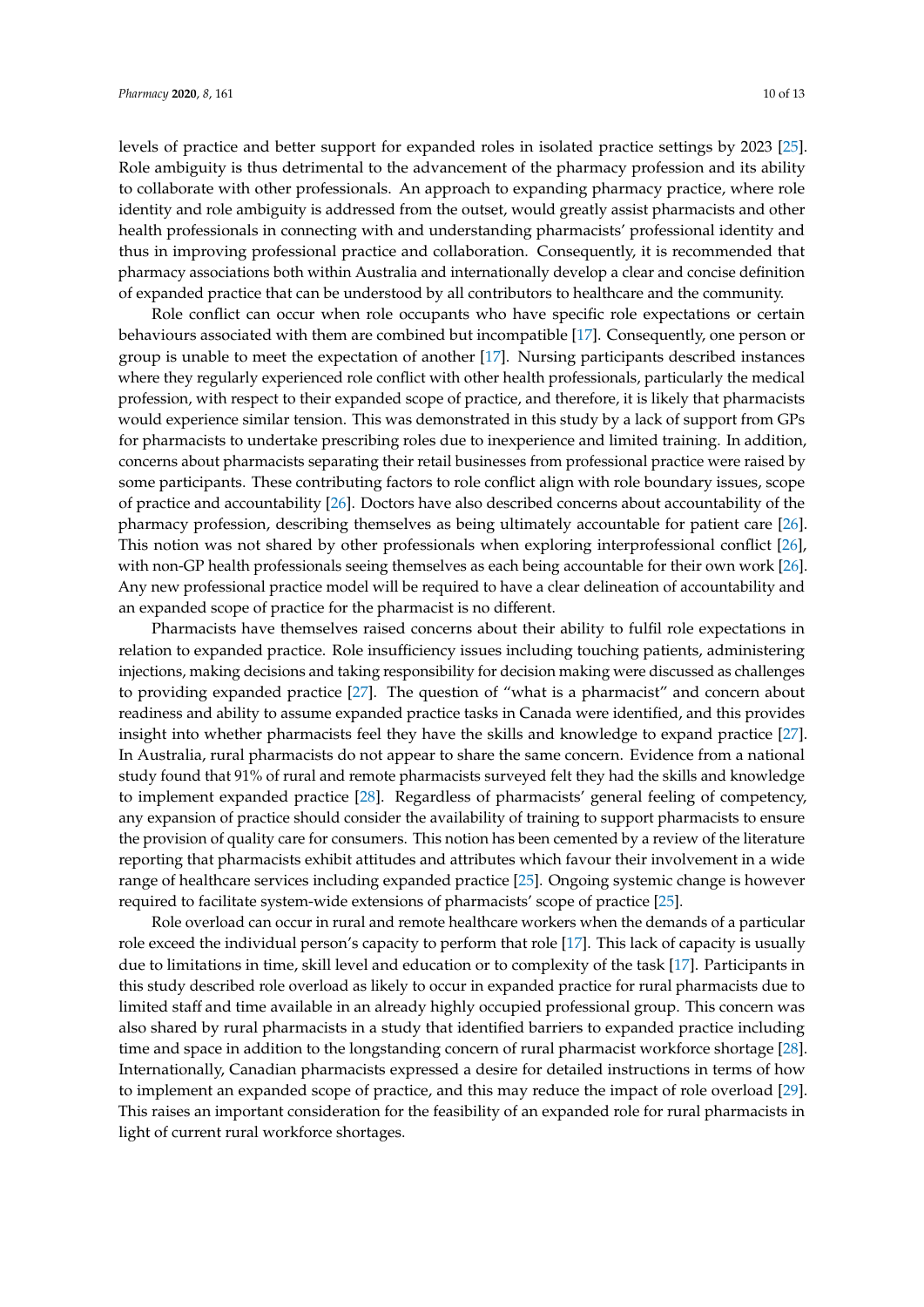### **5. Limitations**

Years of pharmacy experience were not collected and have been inferred with complete accuracy from the age of the participants. However, the proportion of mature age pharmacy students in Australia is assumed to be low. Volunteer selection bias may be present in this study, and as such, it is not possible to ensure that all health professional perspectives are presented. Data saturation may have been achieved prematurely as a result of volunteer selection bias, whereby those with strong opinions, whether positive or negative, were more motivated to participate. However, a strength of the study is that it did include a range of health professionals from various locations to provide rigor and limit bias.

## **6. Conclusions**

The evolving role of the rural pharmacist and the issues associated with the development of expanded scope of practice can be related to role theory. The lack of a clear boundary for the role of the pharmacist and consequent role ambiguity are major contributors to both role and interprofessional conflict. The development of a clear scope of practice including role delineation and competencies would potentially reduce this role conflict. In addition, the development of a system-wide acknowledgement of an expanded scope will also allow pharmacists and other health professionals to better understand pharmacists' professional identity in the context of expanded practice. Shared and clarified accountability for pharmacists working in an expanded role are also likely to reduce role conflict, particularly with medical doctors. Ensuring that pharmacists providing expanded practice services are well resourced, trained and confident is also expected to limit problems with role overload and role insufficiency. This study has identified the many aspects of role theory that need to be carefully considered and worked through to ensure that the expanded scope of the pharmacy profession is smoothly implemented in Australia and widely accepted by pharmacists, health professionals and the community.

**Author Contributions:** Conceptualization, S.T., B.G. and A.C.; methodology, S.T.; software, S.T.; validation, A.C. and B.G.; formal analysis, S.T.; investigation, S.T.; resources, S.T.; data curation, S.T.; writing—original draft preparation, S.T.; writing—review and editing, A.C. and B.G.; visualization, S.T. and A.C.; supervision, A.C. and B.G.; project administration, S.T. All authors have read and agreed to the published version of the manuscript.

**Funding:** This research received no external funding.

**Acknowledgments:** The authors would like to sincerely thank the rural and remote health professionals who gave their valued time to participate in the study.

**Conflicts of Interest:** The authors declare no conflict of interest.

#### <span id="page-10-0"></span>**Appendix A**

Interview Questions for Semi-Structured Interview with Health Professionals.

- 1. Introduction—we are interested in hearing about your thoughts about expanded pharmacy services in rural and remote community pharmacies. Expanded pharmacy services are an extension of the recognised scope of the pharmacy profession. It is applied to pharmacists undertaking tasks usually provided by other health professionals, e.g., doctors, nurses and allied health, and is often synonymous and interchanged with the term extended practice.
- 2. Demographics

|                                            | (2) What is your gender? |                       |                                    |                                 |
|--------------------------------------------|--------------------------|-----------------------|------------------------------------|---------------------------------|
| (1) What is your age in<br>complete years? |                          | Male                  | (3) What is your home<br>postcode? | (4) What is your<br>occupation? |
|                                            |                          | Female                |                                    |                                 |
|                                            |                          | Other, please specify |                                    |                                 |
|                                            |                          |                       |                                    |                                 |

3. In your opinion, what are the major health concerns for your rural community?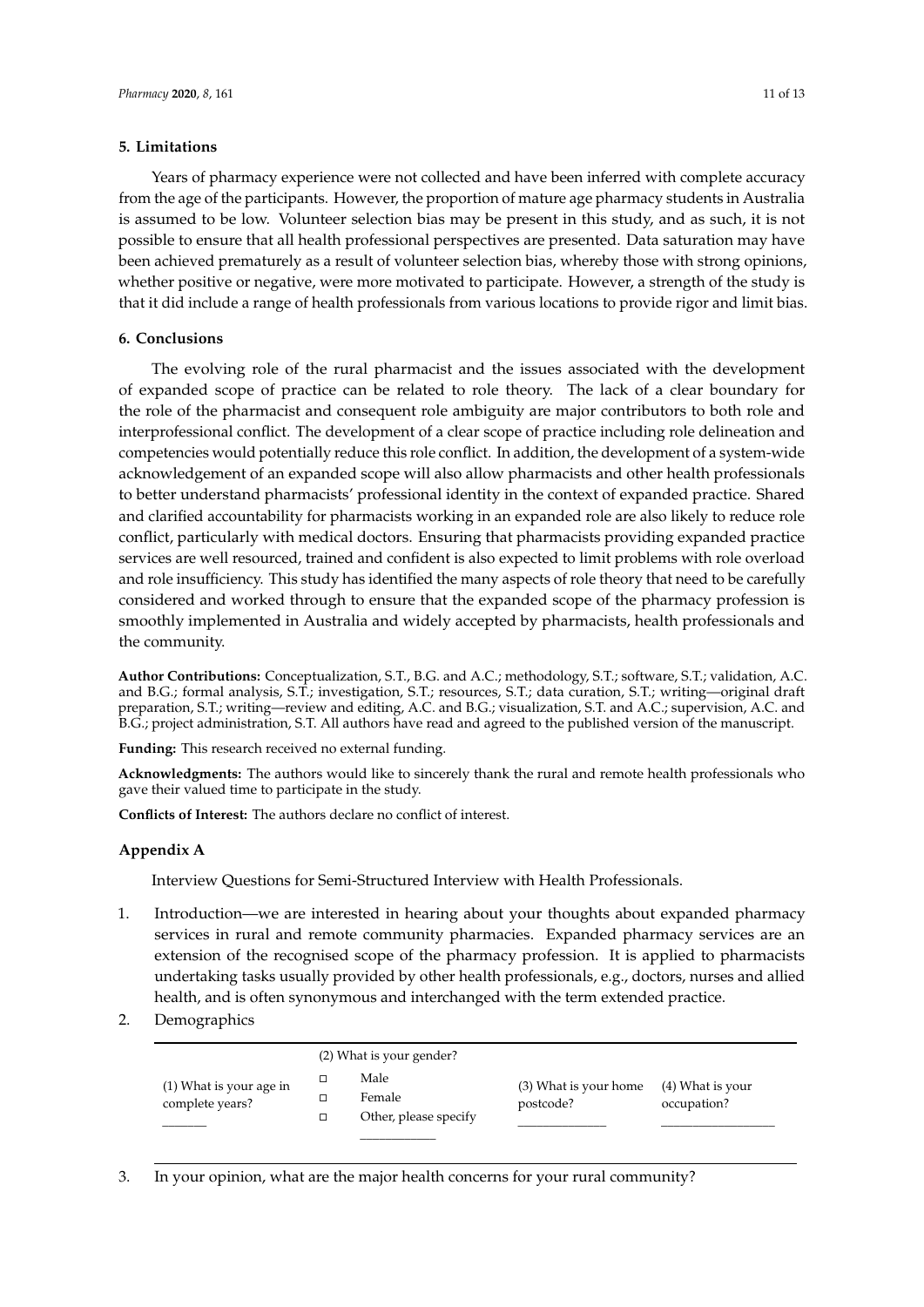- 4. What are your thoughts about rural community pharmacies providing expanded services?
- 5. Is there a need for community pharmacies to provide expanded pharmacy services in your community? Can pharmacies address any gaps in health service delivery?
- 6. Can you describe any expanded pharmacy services that would benefit your community? (interviewer to describe 5–10 expanded services for consideration if none are known)
- 7. What difficulties/barriers do you think might need to be overcome to implement expanded services?
- 8. What aspects/enablers would make expanded pharmacy services successful for your community?
- 9. What are your thoughts on remuneration for pharmacies providing services?
- 10. What impact do you think expanded services might have on health professional–pharmacist relationships?
- 11. Are there any other comments about expanded pharmacy practice you would like to make before we finish?

# **References**

- <span id="page-11-0"></span>1. *Oxford English Dictionary [Online]*; Oxford University Press: Oxford, UK, 2020; Available online: [https:](https://www.oed.com/) //[www.oed.com](https://www.oed.com/)/ (accessed on 3 June 2020).
- <span id="page-11-1"></span>2. Pearson, G.J. Evolution in the practice of pharmacy—Not a revolution! *Can. Med. Assoc. J.* **2007**, *176*, 1295–1296. [\[CrossRef\]](http://dx.doi.org/10.1503/cmaj.070041) [\[PubMed\]](http://www.ncbi.nlm.nih.gov/pubmed/17452664)
- <span id="page-11-2"></span>3. Hepler, C.D.; Strand, L.M. Opportunities and responsibilities in pharmaceutical care. *Am. J. Hosp Pharm.* **1990**, *47*, 533–543. [\[CrossRef\]](http://dx.doi.org/10.1093/ajhp/47.3.533)
- <span id="page-11-3"></span>4. Wakerman, J.; Humphreys, J.S. "Better health in the bush": Why we urgently need a national rural and remote health strategy. *Med. J. Aust.* **2019**, *210*, 202–203. [\[CrossRef\]](http://dx.doi.org/10.5694/mja2.50041) [\[PubMed\]](http://www.ncbi.nlm.nih.gov/pubmed/30801723)
- <span id="page-11-4"></span>5. Australian Institute of Health and Welfare. *Rural and Remote Health*; Australian Institute of Health and Welfare: Canberra, Australia, 2019. Available online: https://www.aihw.gov.au/reports/[rural-remote-australians](https://www.aihw.gov.au/reports/rural-remote-australians/rural-remote-health/contents/summary)/rural[remote-health](https://www.aihw.gov.au/reports/rural-remote-australians/rural-remote-health/contents/summary)/contents/summary (accessed on 3 June 2020).
- <span id="page-11-5"></span>6. Saini, B.; Filipovska, J.; Bosnic-Anticevich, S.; Taylor, S.; Krass, I.; Armour, C. An evaluation of a community pharmacy-based rural asthma management service. *Aust. J. Rural Health* **2008**, *16*, 100–108. [\[CrossRef\]](http://dx.doi.org/10.1111/j.1440-1584.2008.00975.x) [\[PubMed\]](http://www.ncbi.nlm.nih.gov/pubmed/18318852)
- <span id="page-11-6"></span>7. Hays, C.A.; Taylor, S.M.; Glass, B.D. The Rural Pharmacy Practice Landscape: Challenges and Motivators. *J. Multidiscip. Healthc.* **2020**, *13*, 227–234. [\[CrossRef\]](http://dx.doi.org/10.2147/JMDH.S236488)
- <span id="page-11-7"></span>8. Pharmaceutical Society of Australia. *Pharmacists in 2023: For Patients, for Our Profession, for Australia's Health System*; Pharmaceutical Society of Australia: Canberra, Australia, 2019; Available online: [https:](https://www.psa.org.au/wp-content/uploads/2019/02/Pharmacists-In-2023-digital.pdf) //www.psa.org.au/wp-content/uploads/2019/02/[Pharmacists-In-2023-digital.pdf](https://www.psa.org.au/wp-content/uploads/2019/02/Pharmacists-In-2023-digital.pdf) (accessed on 3 June 2020).
- <span id="page-11-8"></span>9. Hoti, K.; Hughes, J.; Sunderland, B. An expanded prescribing role for pharmacists—An Australian perspective. *Australas. Med. J.* **2011**, *4*, 236–242. [\[CrossRef\]](http://dx.doi.org/10.4066/AMJ.2011.694)
- <span id="page-11-9"></span>10. Taylor, S.; Cairns, A.; Glass, B. Systematic review of expanded practice in rural community pharmacy. *J. Pharm. Pract. Res.* **2019**, *49*, 585–600. [\[CrossRef\]](http://dx.doi.org/10.1002/jppr.1619)
- 11. Curran, G.M.; Shoemaker, S.J. Advancing pharmacy practice through implementation science. *Res. Soc. Adm. Pharm.* **2017**, *13*, 889–891. [\[CrossRef\]](http://dx.doi.org/10.1016/j.sapharm.2017.05.018)
- 12. Paola, S. Practising to Your 'Full' Scope. *Aust. J. Pharm.* **2018**. Available online: https://[ajp.com.au](https://ajp.com.au/news/practising-to-your-full-scope/)/news/ [practising-to-your-full-scope](https://ajp.com.au/news/practising-to-your-full-scope/)/ (accessed on 3 June 2020).
- <span id="page-11-11"></span>13. Jackson, S.; Martin, G.; Bergin, J.; Clark, B.; Stupans, I.; Yeates, G.; Nissen, L.; Marty, S.; Gysslink, P.; Matthews, A.; et al. Understanding advanced and extended professional practice. *Aust. Pharm.* **2015**, *34*, 76–79.
- <span id="page-11-10"></span>14. Miedema, K.L. A Rural Scope of Practice for Pharmacists. *Int. J. Integr. Care* **2018**, *18*, 143. [\[CrossRef\]](http://dx.doi.org/10.5334/ijic.s1143)
- <span id="page-11-12"></span>15. Conway, M. *Theoretical Approaches to the Study of Roles*, 2nd ed.; Appleton and Lange: California, CA, USA, 1988.
- <span id="page-11-13"></span>16. Schuler, R.S.; Aldag, R.J.; Brief, A.P. Role conflict and ambiguity: A scale analysis. *Organ. Behav. Hum. Perform.* **1977**, *20*, 111–128. [\[CrossRef\]](http://dx.doi.org/10.1016/0030-5073(77)90047-2)